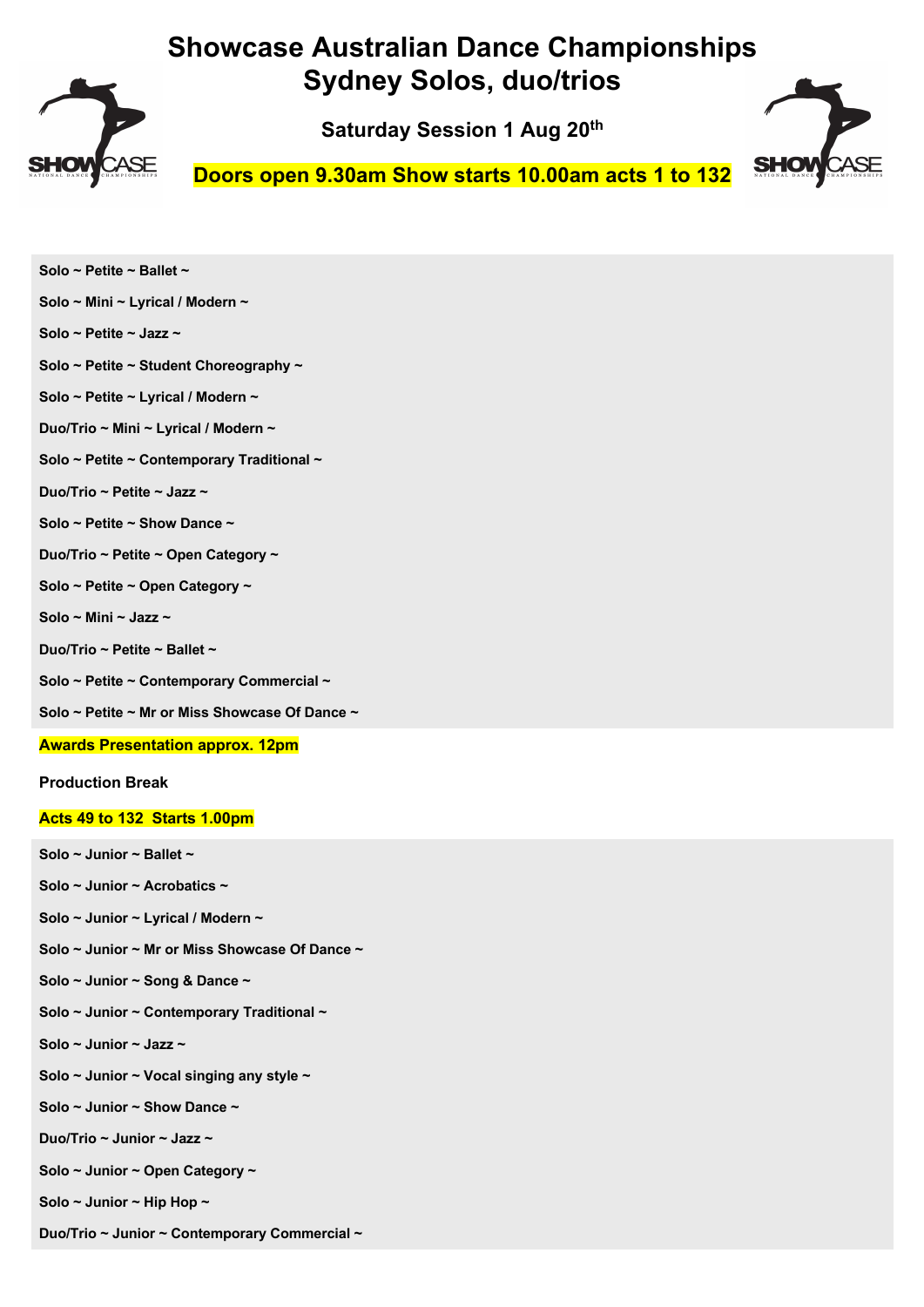**Duo/Trio ~ Junior ~ Tap (any tempo) ~** 

**Duo/Trio ~ Junior ~ Hip Hop ~** 

**Duo/Trio ~ Junior ~ Ballet ~** 

**Solo ~ Junior ~ Contemporary Commercial ~** 

**Awards Presentation approx. 4.15pm**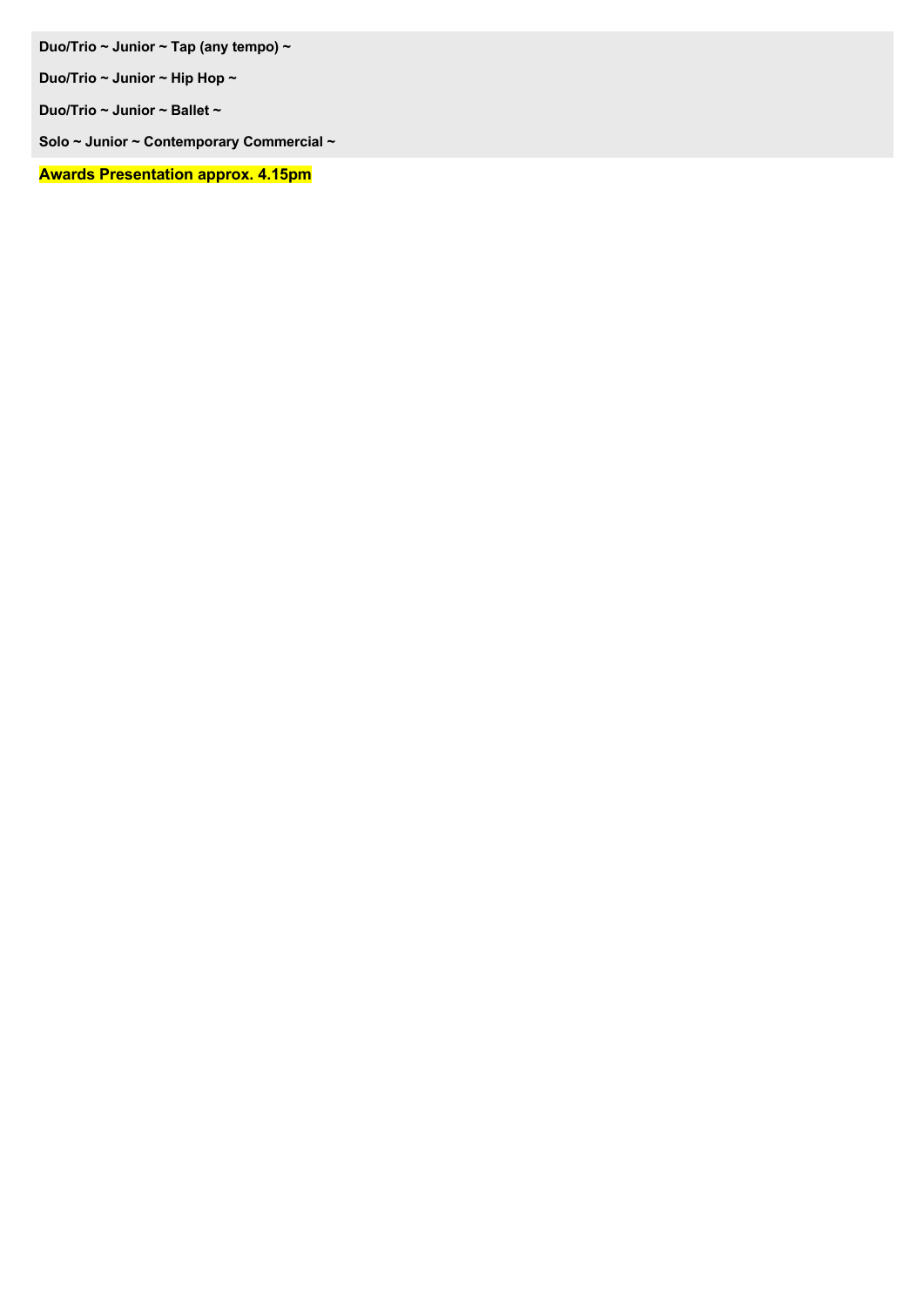**Saturday Session 2 (Aug 20th)** 

#### **Show starts 5.00pm acts 133 to 227**

- **Solo ~ Senior ~ Ballet ~**
- **Solo ~ Senior ~ Lyrical / Modern ~**
- **Solo ~ Senior ~ Student Choreography ~**
- **Solo ~ Senior ~ Slow or Waltz Tap ~**
- **Solo ~ Senior ~ Tap (any tempo) ~**
- **Solo ~ Senior ~ Mr or Miss Showcase Of Dance ~**
- **Solo ~ Adult ~ Contemporary Traditional ~**
- **Solo ~ Senior ~ Fast Tap solo ~**
- **Solo ~ Senior ~ Open Category ~**
- **Solo ~ Senior ~ Contemporary Commercial ~**
- **Solo ~ Senior ~ Contemporary Traditional ~**
- **Solo ~ Senior ~ Vocal singing any style ~**
- **Solo ~ Senior ~ Show Dance ~**
- **Solo ~ Senior ~ Jazz ~**
- **Solo ~ Senior ~ Hip Hop ~**
- **Duo/Trio ~ Senior ~ Jazz ~**
- **Duo/Trio ~ Senior ~ Lyrical / Modern ~**
- **Duo/Trio ~ Senior ~ Contemporary Commercial ~**

**Awards presentation approx. 9.30pm**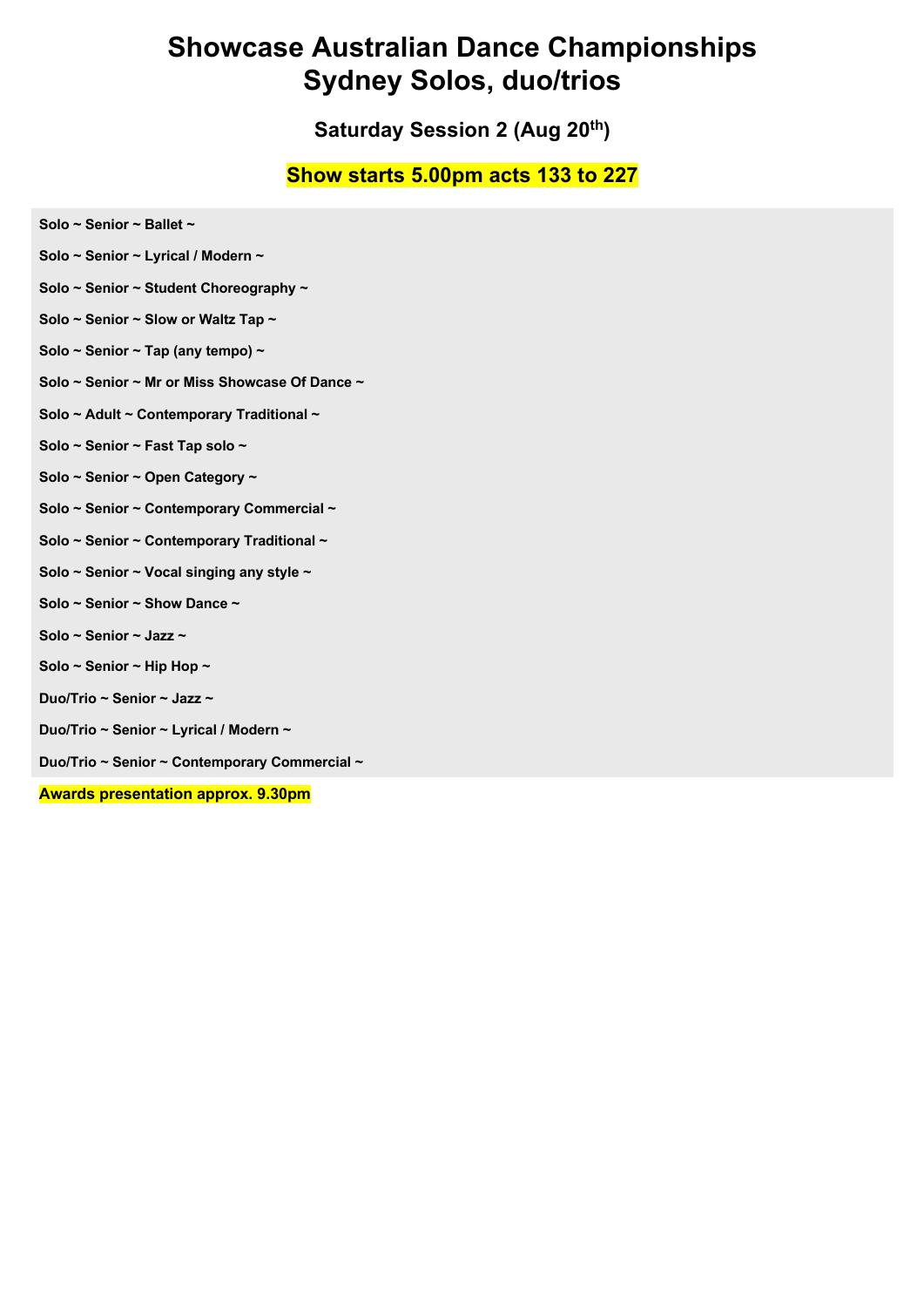**Sunday Session 1 (Aug 21st)**

### **Doors open 9.30am Show starts 10.00am acts 228 to 315**

| Duo/Trio ~ Pre Teen ~ Ballet ~                   |
|--------------------------------------------------|
| Solo ~ Pre Teen ~ Lyrical / Modern ~             |
| Solo ~ Pre Teen ~ Contemporary Traditional ~     |
| Solo ~ Pre Teen ~ Contemporary Commercial ~      |
| Solo ~ Pre Teen ~ Open Category ~                |
| Solo ~ Pre Teen ~ Show Dance ~                   |
| Solo ~ Pre Teen ~ Student Choreography ~         |
| Solo ~ Pre Teen ~ Mr or Miss Showcase Of Dance ~ |
| Solo ~ Pre Teen ~ Jazz ~                         |
| Solo ~ Pre Teen ~ Fast Tap solo ~                |
| Solo ~ Pre Teen ~ Tap (any tempo) ~              |
| Solo ~ Pre Teen ~ Hip Hop ~                      |
| Duo/Trio ~ Pre Teen ~ Jazz ~                     |
| <b>Awards Presentation approx. 1.45pm</b>        |

**Solo ~ Pre Teen ~ Ballet ~**